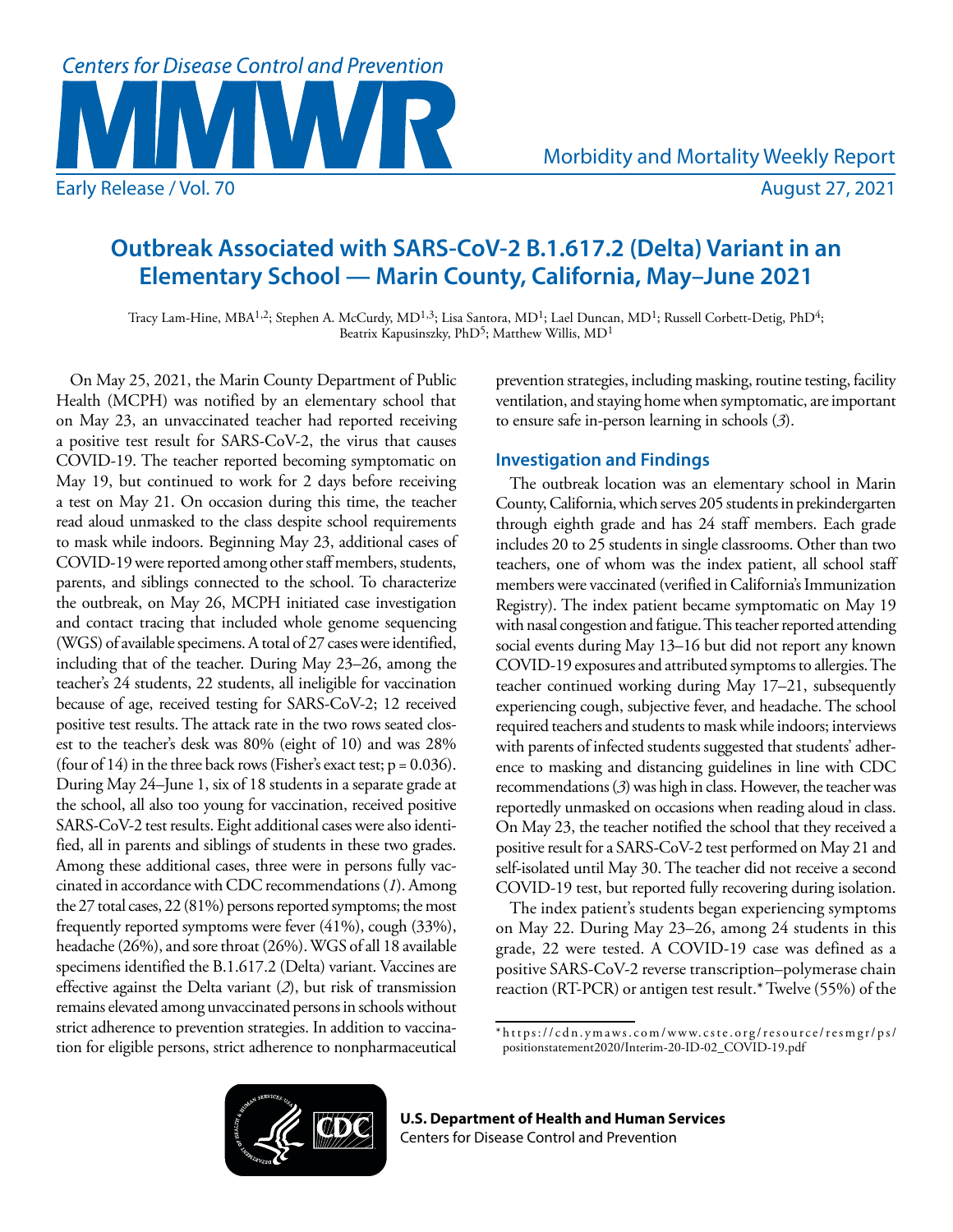22 students received a positive test result, including eight who experienced symptom onset during May 22–26. Throughout this period, all desks were separated by 6 ft. Students were seated in five rows; the attack rate in the two rows seated closest to the teacher's desk was 80% (eight of 10) and was 28% (four of 14) in the three back rows (Fisher's exact test;  $p = 0.036$ ) (Figure 1).

On May 22, students in a another classroom, who differed in age by 3 years from the students in the class with the index case and who were also ineligible for vaccination began to experience symptoms. The two classrooms were separated by a large outdoor courtyard with lunch tables that were blocked off from use with yellow tape. All classrooms had portable high-efficiency particulate air filters and doors and windows were left open. Fourteen of 18 students in this separate grade received testing; six tests had positive results. Investigation revealed that one student in this grade hosted a sleepover on May 21 with two classmates from the same grade. All three of

**FIGURE 1. Classroom layout and seating chart for 24 students in index patient's class, by SARS-CoV-2 testing date, result or status, and symptoms — Marin County, California, May–June 2021**

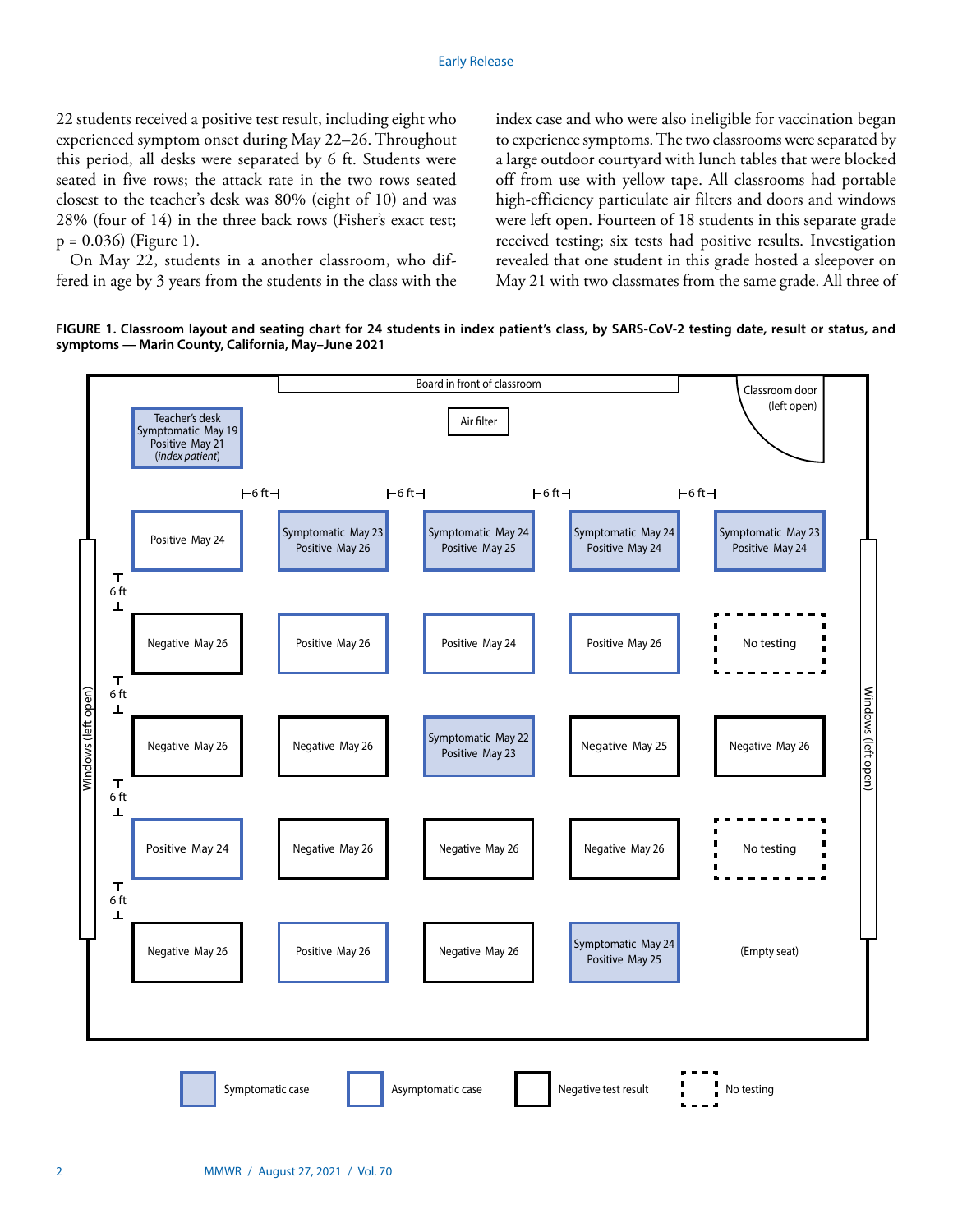these students experienced symptoms after the sleepover and received positive SARS-CoV-2 test results. Among infected students in this class, test dates ranged from May 24 to June 1; symptom onset occurred during May 22–31.

In addition to the documented infections in the two initial grades, cases were identified in one student each from four other grades. Three patients were symptomatic; dates for testing were May 30 or June 2. These four students were siblings of three students with cases in the index patient's class, and exposure was assumed to have occurred in their respective homes. In addition to the teacher and 22 infected students, four parents of students with cases were also infected, for a total of 27 cases (23 confirmed by RT-PCR and four by antigen testing) (Figure 2). Among the five infected adults, one parent and the teacher were unvaccinated; the others were fully vaccinated. The vaccinated adults and one unvaccinated adult were symptomatic with fever, chills, cough, headache, and loss of smell. No other school staff members reported becoming ill. No persons infected in this outbreak were hospitalized. This activity was reviewed by Marin County and was conducted consistent with applicable law.

### **Public Health Response**

On May 26 and June 2, MCPH held testing events at the school as part of outbreak control. During these 2 days, 231 persons were tested, including 194 of 205 students, 21 of 24 staff members and teachers, and 16 parents and siblings of students. The California Department of Public Health assisted with guidance, application of additional prevention strategies, and on-site testing. Community contacts and all students and staff members were encouraged to participate. Specimens for WGS were collected during May 26–June 12; all 18 positive specimens with detectable virus (cycle threshold value <32) were sequenced using ClearDx instruments (Clear Laboratories), Oxford Nanopore MinION sequencing technology, and SARS-CoV-2 ARTIC V3 protocol for amplicon sequencing.† Consensus genome assembly was performed in Terra using Titan Clear Laboratories workflow.§ All sequences generated were classified as the Delta variant. A phylogenetic tree was constructed using the UShER pipeline and visualized using Auspice.us¶ (*4*) (Figure 3). Eleven sequences were genetically indistinguishable from one another; seven sequences contained additional single nucleotide variations. Among the indistinguishable specimens, six were from students of the index patient, four were from students in the separate grade, and one was from a sibling of a student in the index patient's

class, suggesting that infections occurring in the two grades likely were part of the same outbreak. The epidemiologic link between the two grades remains unknown but is thought to be interaction at the school. Five additional related sequences from community cases (in two adults and three children) were later identified, including three more genetically indistinguishable sequences. One was from an adult with specimen collection 1 day before symptom onset in the index patient. Case investigation records did not establish an epidemiologic link between these five community cases and the school outbreak.

Following the outbreak, infected persons were isolated for 10 days after onset of symptoms (or positive test date for asymptomatic cases). All students with known exposure to an infected person quarantined at home for 10 days following their last known contact. Unvaccinated household and community contacts were directed to quarantine for 10 days following their last known exposure to an infected person, with the option to leave quarantine after 7 days if they remained asymptomatic and received a negative test result from a specimen collected on day 5 of quarantine or later. The two affected classrooms were closed and sanitized during May 21–30 and May 24– June 2, respectively.

#### **Discussion**

This outbreak of COVID-19 that originated with an unvaccinated teacher highlights the importance of vaccinating school staff members who are in close indoor contact with children ineligible for vaccination as schools reopen. The outbreak's attack rate highlights the Delta variant's increased transmissibility\*\*and potential for rapid spread, especially in unvaccinated populations such as schoolchildren too young for vaccination. However, transmission to community contacts appeared lower than that of some previously reported Delta variant outbreaks (*5*). Further transmission might have been prevented by high levels of community vaccination; at the time of this outbreak, approximately 72% of eligible persons in the city where the school is located were fully vaccinated.†† These findings support evidence that the current COVID-19 vaccines with Food and Drug Administration approval or Emergency Use Authorization are effective against the Delta variant; however, transmission risk remains elevated among unvaccinated persons in schools. In addition to vaccination of eligible persons, implementation of and strict adherence to multipronged nonpharmaceutical prevention strategies including proper masking, routine testing, ventilation, and staying home while symptomatic are important to ensure safe school instruction.

<sup>†</sup> <https://www.protocols.io/view/ncov-2019-sequencing-protocol-bbmuik6w> §[https://public-health-viral-genomics-theiagen.readthedocs.io/en/latest/titan\\_](https://public-health-viral-genomics-theiagen.readthedocs.io/en/latest/titan_workflows.html) [workflows.html](https://public-health-viral-genomics-theiagen.readthedocs.io/en/latest/titan_workflows.html)

<sup>¶</sup> <https://auspice.us>

<sup>\*\*</sup> <https://www.cdc.gov/coronavirus/2019-ncov/variants/variant-info.html> (accessed August 10, 2021)

<sup>††</sup> <https://coronavirus.marinhhs.org/>(accessed August 10, 2021)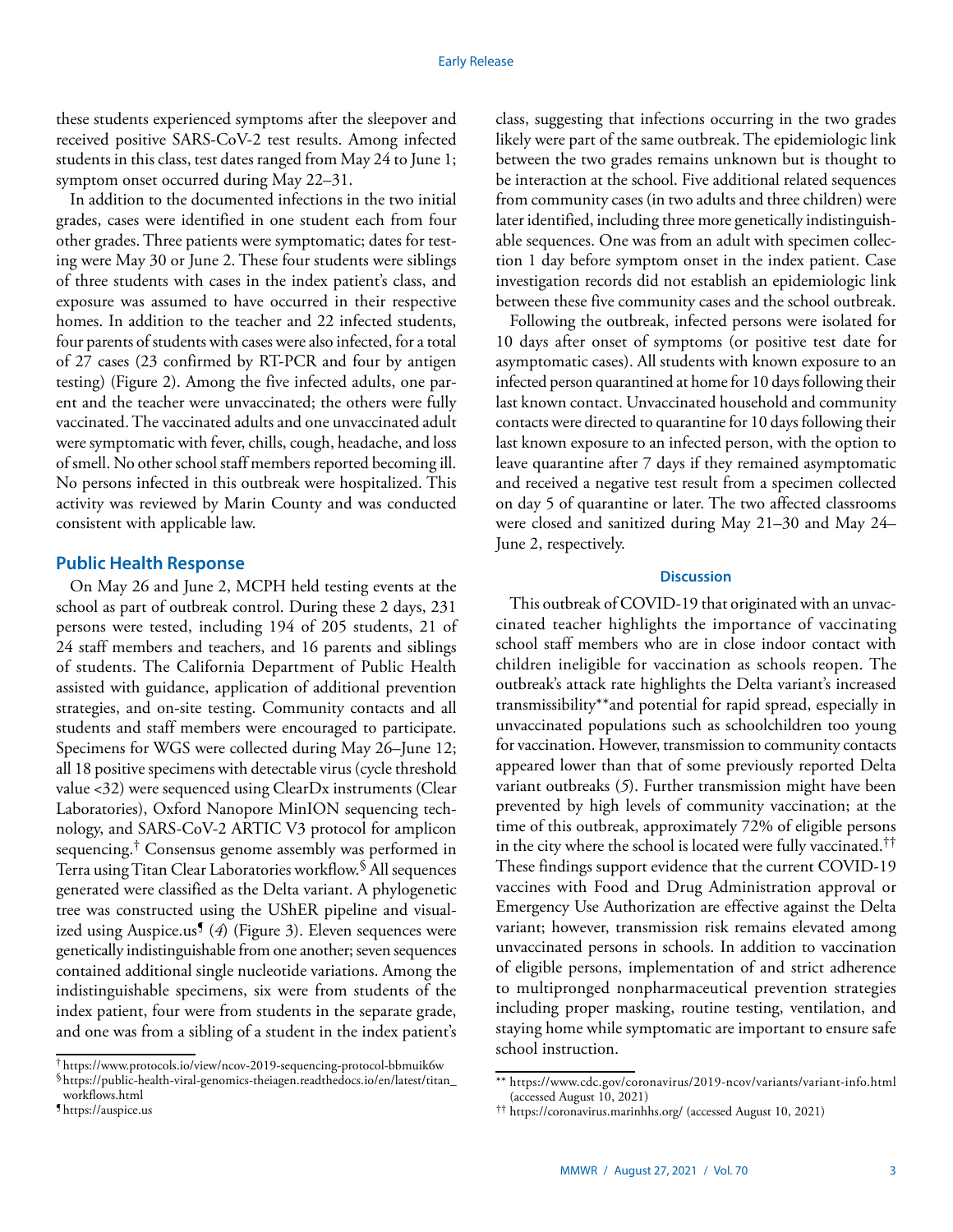#### Early Release





\* Symptom onset date or specimen collection date, if asymptomatic.

† Presumed transmission based on phylogenetic and epidemiologic analyses.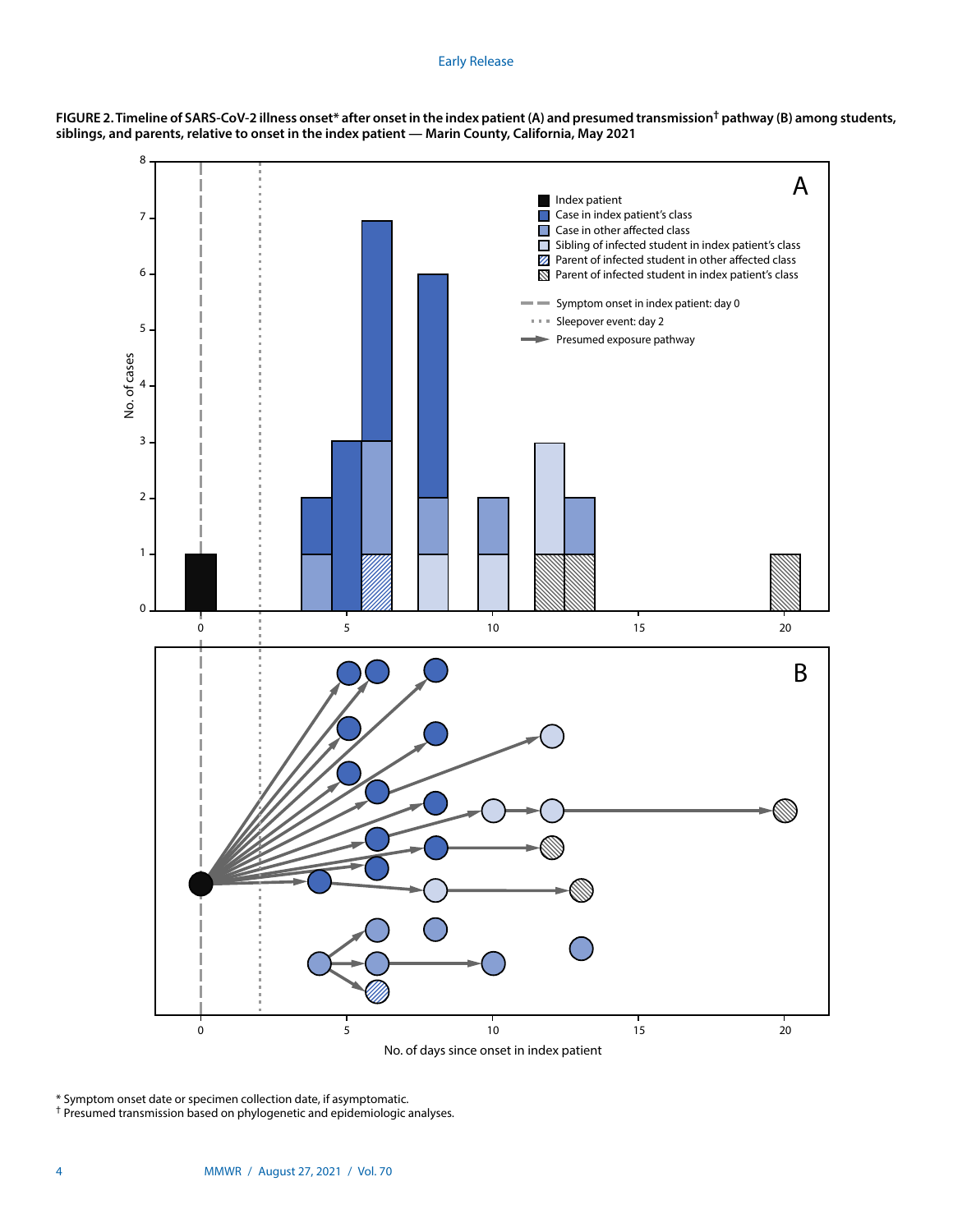#### Early Release



**FIGURE 3. Phylogenetic tree\*,† of SARS-CoV-2 whole genome sequences and specimen collection dates§ from a COVID-19 outbreak in an elementary school¶ — Marin County, California, May–June 2021**

**Abbreviations:** SNV = single nucleotide variant; WGS = whole genome sequencing.

\* Phylogenetic tree was created with UShER, which uses the Fitch–Sankoff algorithm (a maximum parsimony-based phylogenetic placement approach). [https://doi.](https://doi.org/10.1038/s41588-021-00862-7) [org/10.1038/s41588-021-00862-7](https://doi.org/10.1038/s41588-021-00862-7)

† Specimen for the index patient was not available for WGS and is not included on the phylogenetic tree.

§ Dates in this diagram reflect the collection date for specimens that underwent WGS; thus dates might differ from those reported in the text for persons whose initial specimens were discarded.

**<sup>1</sup>** Branches are labeled with SNVs; cases (circles) are color-coded to indicate social relationship within the outbreak and labeled with the collection date for the specimen that was sequenced. Vertical lines represent genetically identical viruses; horizontal lines represent genetic descendants with additional SNVs. All sequenced specimens are classified as the SARS-CoV-2 B.1.617.2 (Delta) variant.